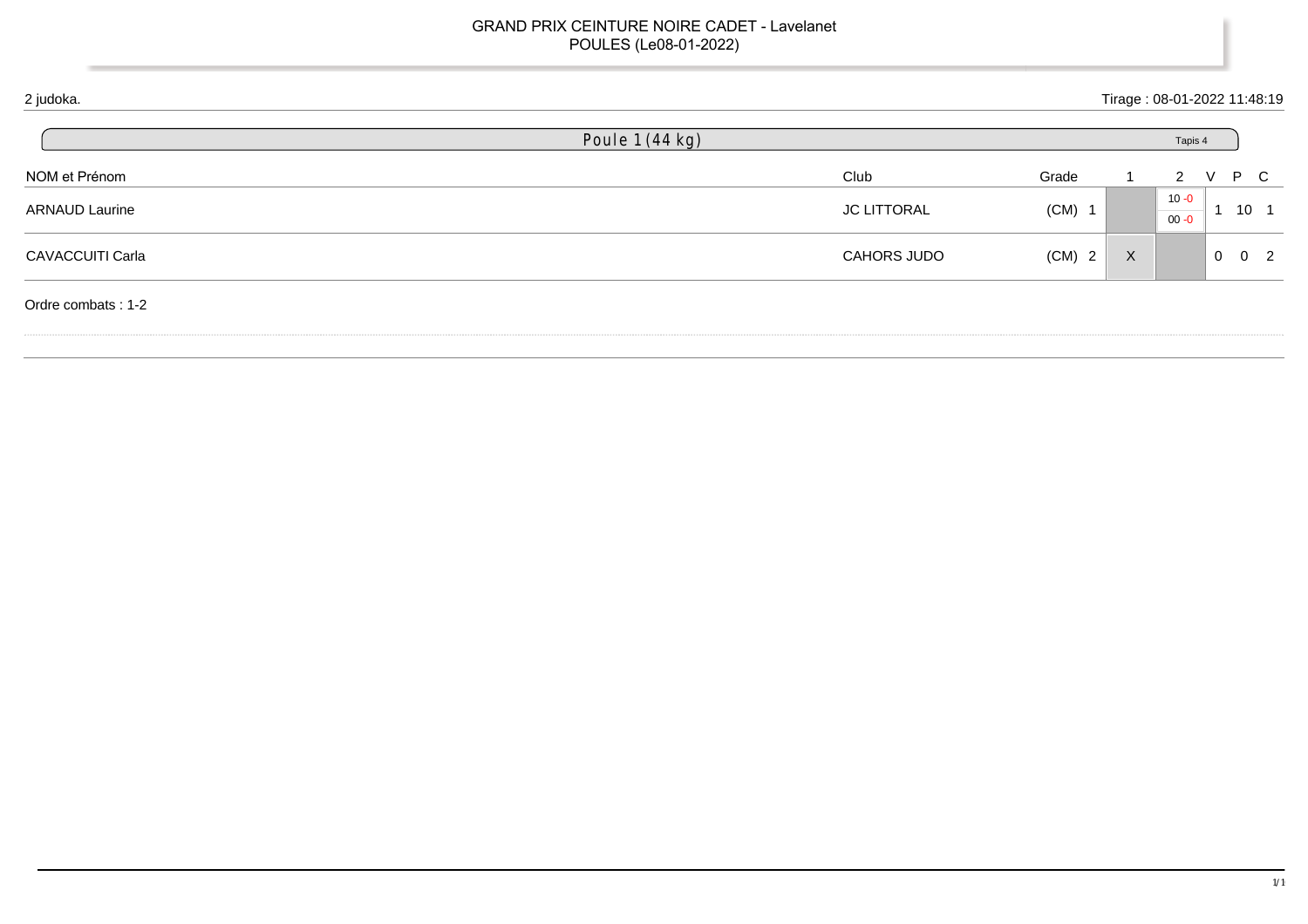| 7 judoka.                              |                        |          |                      |                      | Tirage: 08-01-2022 11:48:41 |                      |                |                             |  |
|----------------------------------------|------------------------|----------|----------------------|----------------------|-----------------------------|----------------------|----------------|-----------------------------|--|
|                                        | Poule 1 (48 kg)        |          |                      |                      |                             | Tapis 2              |                |                             |  |
| NOM et Prénom                          | Club                   | Grade    | $\mathbf{1}$         | $\overline{2}$       | 3                           | $\overline{4}$       | V              | $\mathsf{P}$<br>$\mathbf C$ |  |
| <b>TESSIOT Alicia</b>                  | <b>JC POLLESTRES</b>   | $(CM)$ 1 |                      | $10 - 0$<br>$00 - 0$ | $\mathsf X$                 | $10 - 1$<br>$00 - 0$ |                | $2 \quad 21 \quad 1$        |  |
| <b>MARCO Marilou</b>                   | LES OURS JUDO          | $(CM)$ 2 | X                    |                      | $10 - 0$<br>$00 - 0$        | $10 - 0$<br>$00 - 0$ |                | $2 \quad 20 \quad 2$        |  |
| <b>MUNIER Agathe</b>                   | DOJO CLUB BEAUM        | $(CM)$ 3 | $10 - 0$<br>$01 - 0$ | $\mathsf X$          |                             | $\boldsymbol{X}$     |                | $1 10 4$                    |  |
| <b>MARTY Lilou</b>                     | <b>JC LIMOUXIN</b>     | $(CM)$ 4 | $\mathsf X$          | $\mathsf X$          | $10 - 0$<br>$00 - 1$        |                      |                | $1 10 3$                    |  |
| Ordre combats: 1-2 3-4 1-3 2-4 1-4 2-3 |                        |          |                      |                      |                             |                      |                |                             |  |
|                                        | Poule 2 (48 kg)        |          |                      |                      |                             | Tapis 2              |                |                             |  |
| NOM et Prénom                          | Club                   | Grade    |                      | 1                    | $\overline{2}$              | 3                    | V              | $\mathsf{P}$<br>$\mathbf C$ |  |
| <b>ANGONIN Zoe</b>                     | BUDO CLUB 11           |          | $(CM)$ 1             |                      | $\mathsf X$                 | $\mathsf{X}$         | $\overline{0}$ | 0 <sup>3</sup>              |  |
| <b>MASSAT Ariane</b>                   | <b>AVENIR FONSORBA</b> |          | $(CM)$ 2             | $10 - 0$<br>$00 - 0$ |                             | $10 - 0$<br>$00 - 0$ |                | $2 \quad 20 \quad 1$        |  |
| <b>MANNELLA Elise</b>                  | CAHORS JUDO            |          | $(CM)$ 3             | $10 - 0$<br>$00 - 0$ | $\boldsymbol{X}$            |                      |                | $1 10 2$                    |  |
| Ordre combats: 1-2 2-3 1-3             |                        |          |                      |                      |                             |                      |                |                             |  |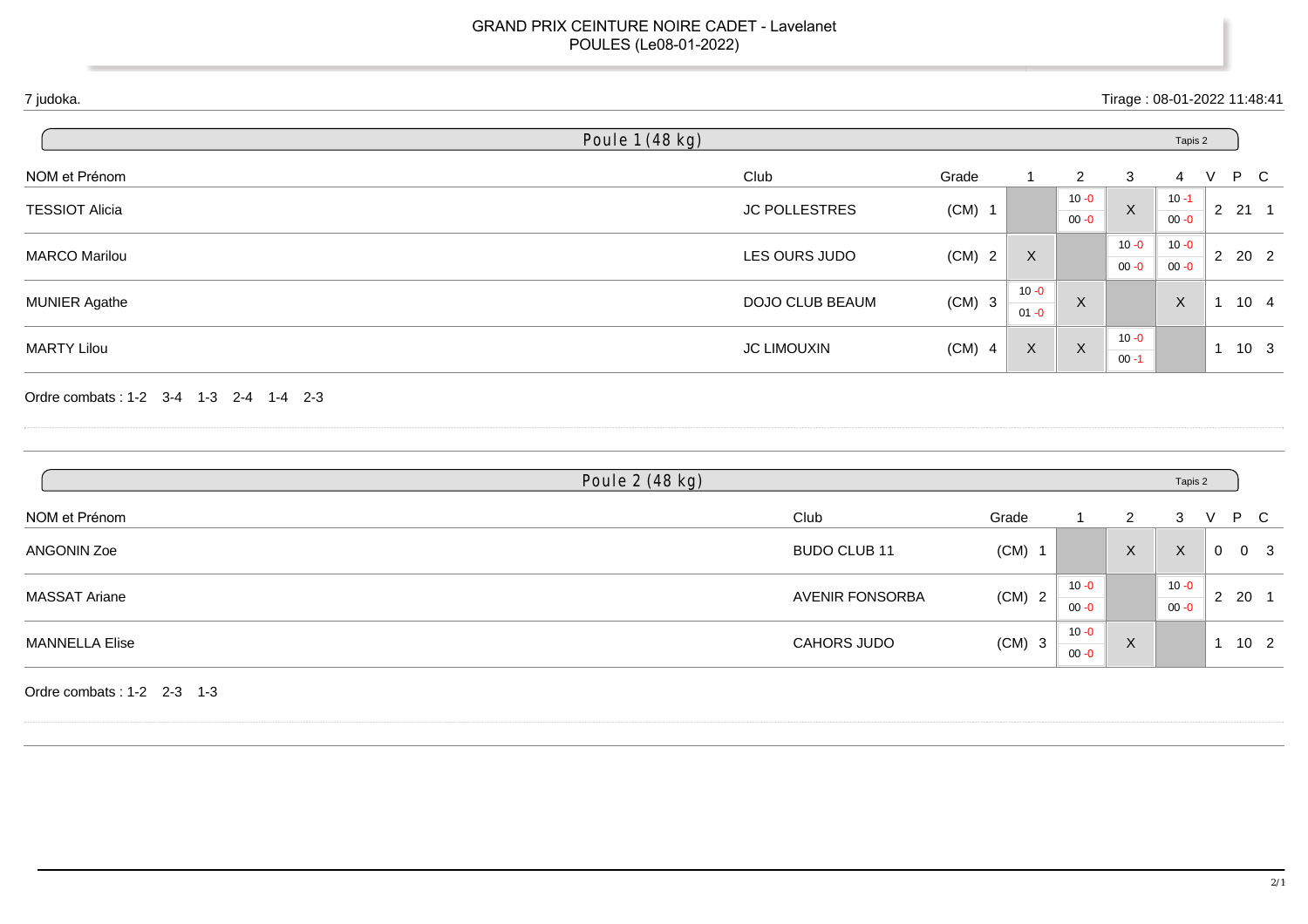

|                       | CLASSEMENT                  |  |
|-----------------------|-----------------------------|--|
| <b>TESSIOT Alicia</b> | <b>IC POLLESTRES - LR</b>   |  |
| <b>MARCO Marilou</b>  | LES OURS JUDO - MP          |  |
| <b>MASSAT Ariane</b>  | <b>AVENIR FONSORBA - MP</b> |  |
| <b>MANNELLA Elise</b> | <b>CAHORS JUDO - MP</b>     |  |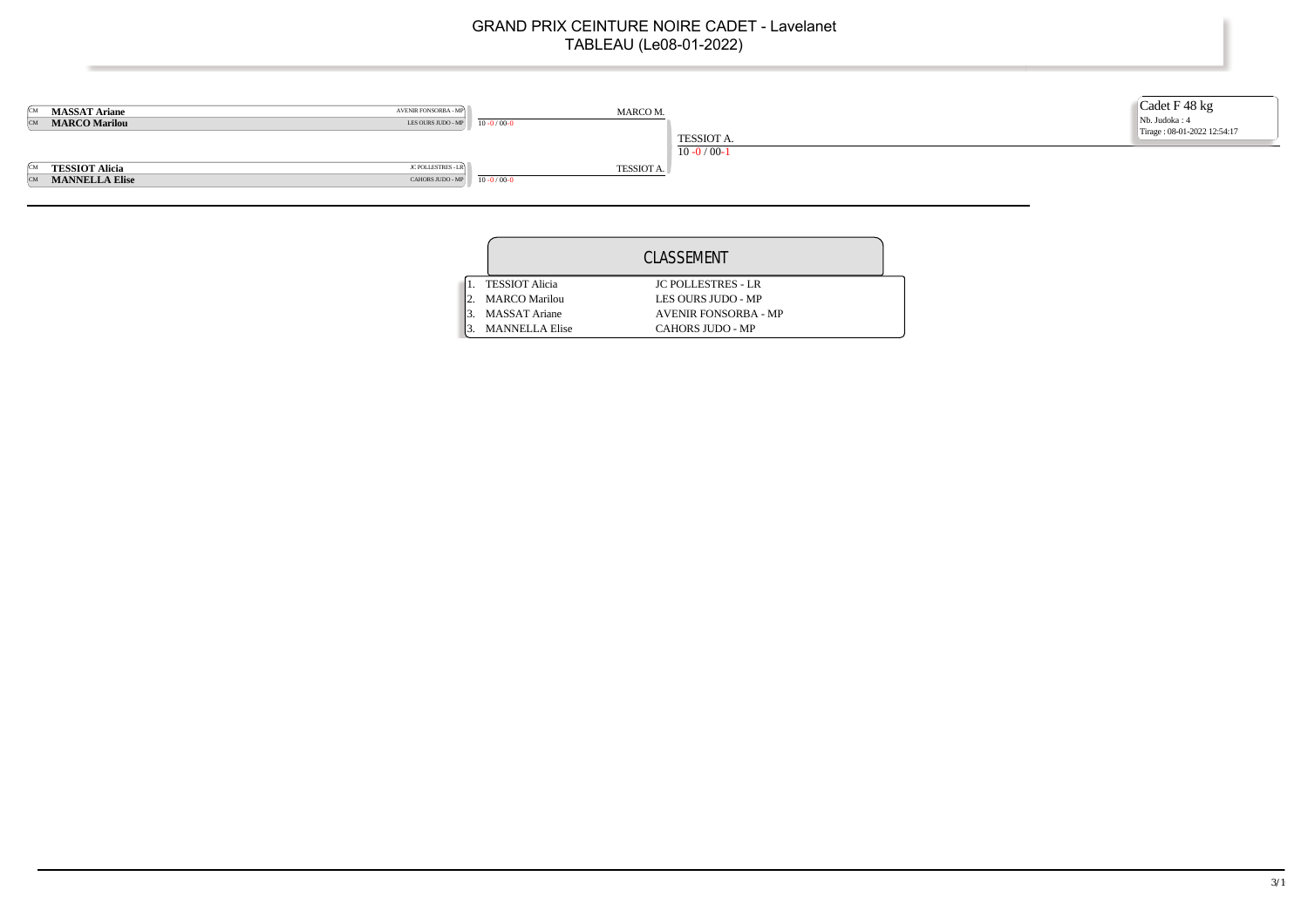| Club      | Grade                                                        |                                                                                                                                                            | 2        | 3 | V |  |
|-----------|--------------------------------------------------------------|------------------------------------------------------------------------------------------------------------------------------------------------------------|----------|---|---|--|
|           |                                                              |                                                                                                                                                            | $10 - 0$ |   |   |  |
|           |                                                              | Tapis 3<br>P C<br>X<br>10 <sub>2</sub><br>$00 - 0$<br>X<br>X<br>$\overline{0}$<br>0 <sub>3</sub><br>$11 - 0$<br>$10 - 0$<br>2 20 1<br>$00 - 0$<br>$00 - 0$ |          |   |   |  |
| A.M.L. 81 | $(CV)$ 2                                                     |                                                                                                                                                            |          |   |   |  |
|           |                                                              |                                                                                                                                                            |          |   |   |  |
|           |                                                              |                                                                                                                                                            |          |   |   |  |
|           |                                                              |                                                                                                                                                            |          |   |   |  |
|           | Poule 1 (52 kg)<br><b>TORII JUDO CLUB</b><br>MURET JUDO CLUB | $(CM)$ 1<br>(1D) 3                                                                                                                                         |          |   |   |  |

| Grade                       |              |          |                      |                  |
|-----------------------------|--------------|----------|----------------------|------------------|
|                             |              | 2        | 3                    | P C<br>v         |
| $(CM)$ 1                    |              | $10 - 0$ | $10 - 0$             | 2 20 1           |
|                             |              | $00 - 0$ | $00 - 1$             |                  |
| J.C.BEAUMONTOIS<br>$(CM)$ 2 | X            |          | $\times$             | $_{3}$<br>0<br>0 |
|                             |              |          |                      |                  |
|                             | $\mathsf{X}$ |          |                      | 10 <sub>2</sub>  |
|                             |              | $(CM)$ 3 | $10 - 0$<br>$00 - 0$ |                  |

Ordre combats : 1-2 2-3 1-3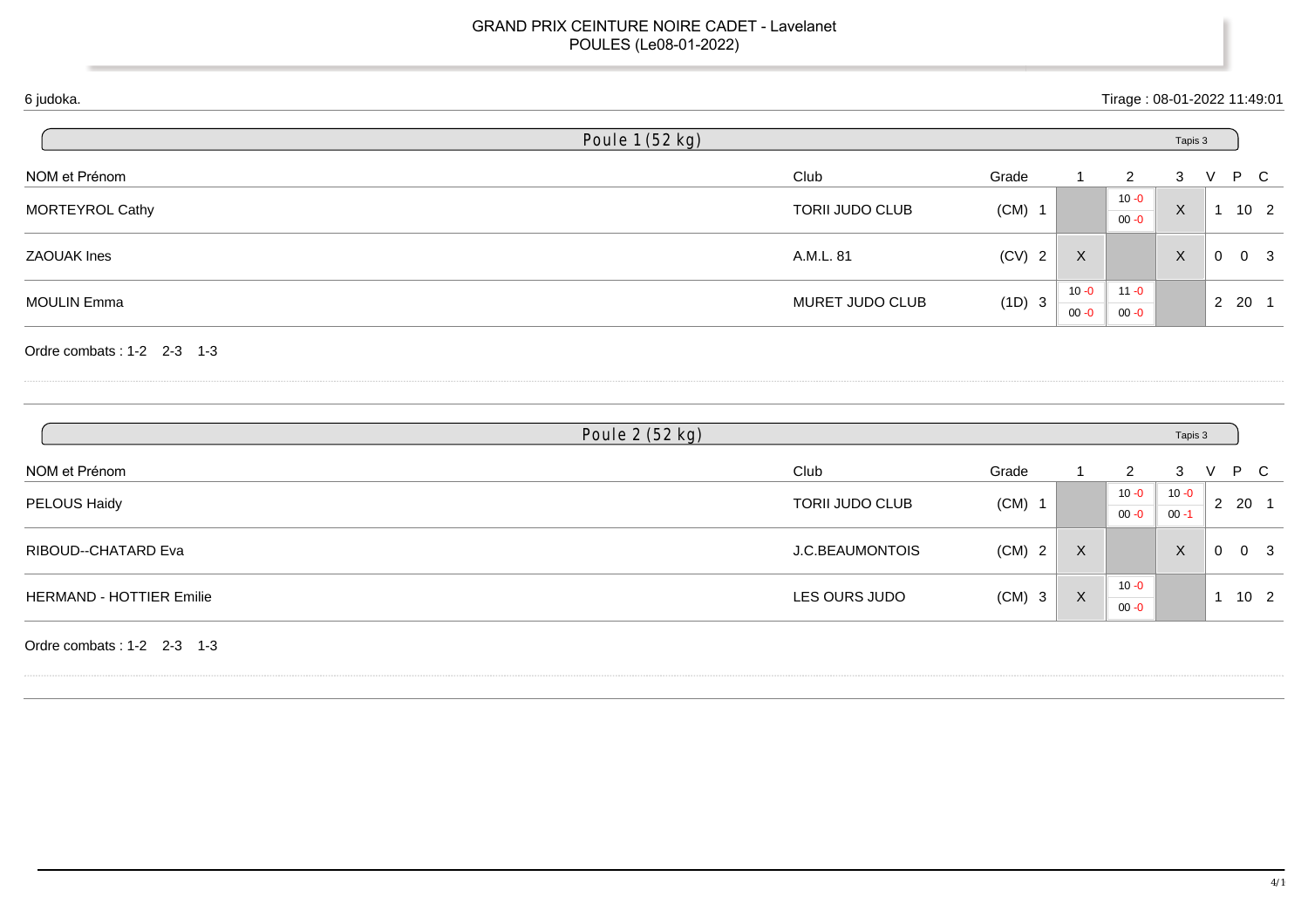

|                                 | CLASSEMENT                  |
|---------------------------------|-----------------------------|
| MOULIN Emma                     | <b>MURET JUDO CLUB - MP</b> |
| 2. PELOUS Haidy                 | <b>TORII JUDO CLUB - MP</b> |
| 3. MORTEYROL Cathy              | <b>TORII JUDO CLUB - MP</b> |
| <b>HERMAND - HOTTIER Emilie</b> | LES OURS JUDO - MP          |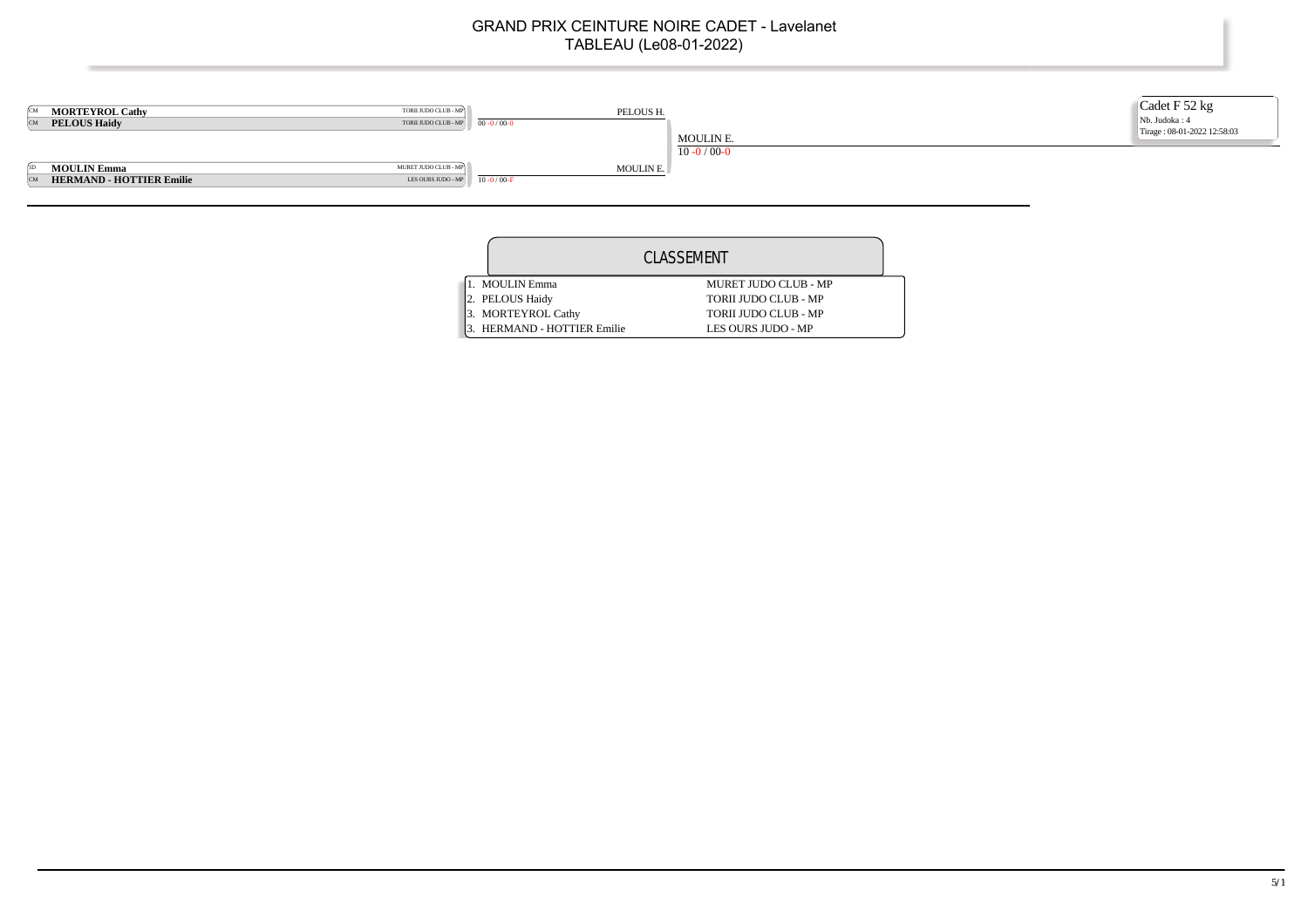| 7 judoka.                              |                 |                 |          |                      |                | Tirage: 08-01-2022 11:49:27 |                      |                |                              |
|----------------------------------------|-----------------|-----------------|----------|----------------------|----------------|-----------------------------|----------------------|----------------|------------------------------|
|                                        | Poule 1 (57 kg) |                 |          |                      |                |                             | Tapis 4              |                |                              |
| NOM et Prénom                          |                 | Club            | Grade    | 1                    | $\overline{2}$ | $\mathbf{3}$                | 4                    | V              | $\mathsf{P}$<br>$\mathsf{C}$ |
| BERNARD MAGRO Lena                     |                 | AVENIR JUDO 31  | (1D) 1   |                      | $\mathsf{X}$   | $10 - 0$<br>$00 - 0$        | $10 - 0$<br>$00 - 0$ |                | 2 20 2                       |
| <b>TUSSAU Anais</b>                    |                 | TORII JUDO CLUB | $(CM)$ 2 | $10 - 2$<br>$00 - 0$ |                | $10 - 0$<br>$00 - 0$        | $10 - 0$<br>$00 - 0$ |                | 3 30 1                       |
| <b>COUSINIE Penelope</b>               |                 | A.M.L. 81       | $(CM)$ 3 | $\mathsf{X}$         | $\mathsf{X}$   |                             | $10 - 2$<br>$00 - 2$ |                | $1 10 3$                     |
| PECH Otime                             |                 | BUDO CLUB 11    | $(CM)$ 4 | $\mathsf X$          | $\mathsf{X}$   | $\mathsf{X}$                |                      |                | $0 \quad 0 \quad 4$          |
| Ordre combats: 1-2 3-4 1-3 2-4 1-4 2-3 |                 |                 |          |                      |                |                             |                      |                |                              |
|                                        | Poule 2 (57 kg) |                 |          |                      |                |                             | Tapis 4              |                |                              |
| NOM et Prénom                          |                 | Club            |          | Grade                |                | $\overline{2}$              | $\mathbf{3}$         | $\vee$         | P<br>$\mathbf C$             |
| <b>COUERBE Thelma</b>                  |                 | J C VILLENEUVE  |          | $(CM)$ 1             |                | $\mathsf{X}$                | $\mathsf{X}$         | $\overline{0}$ | 0 <sup>3</sup>               |
|                                        |                 |                 |          |                      | $10 - 0$       |                             | $10 - 0$             |                |                              |
| <b>LAVOIX Melissa</b>                  |                 | MURET JUDO CLUB |          | (1D) 2               | $00 - 0$       |                             | $00 - 0$             |                | $2 \quad 20 \quad 1$         |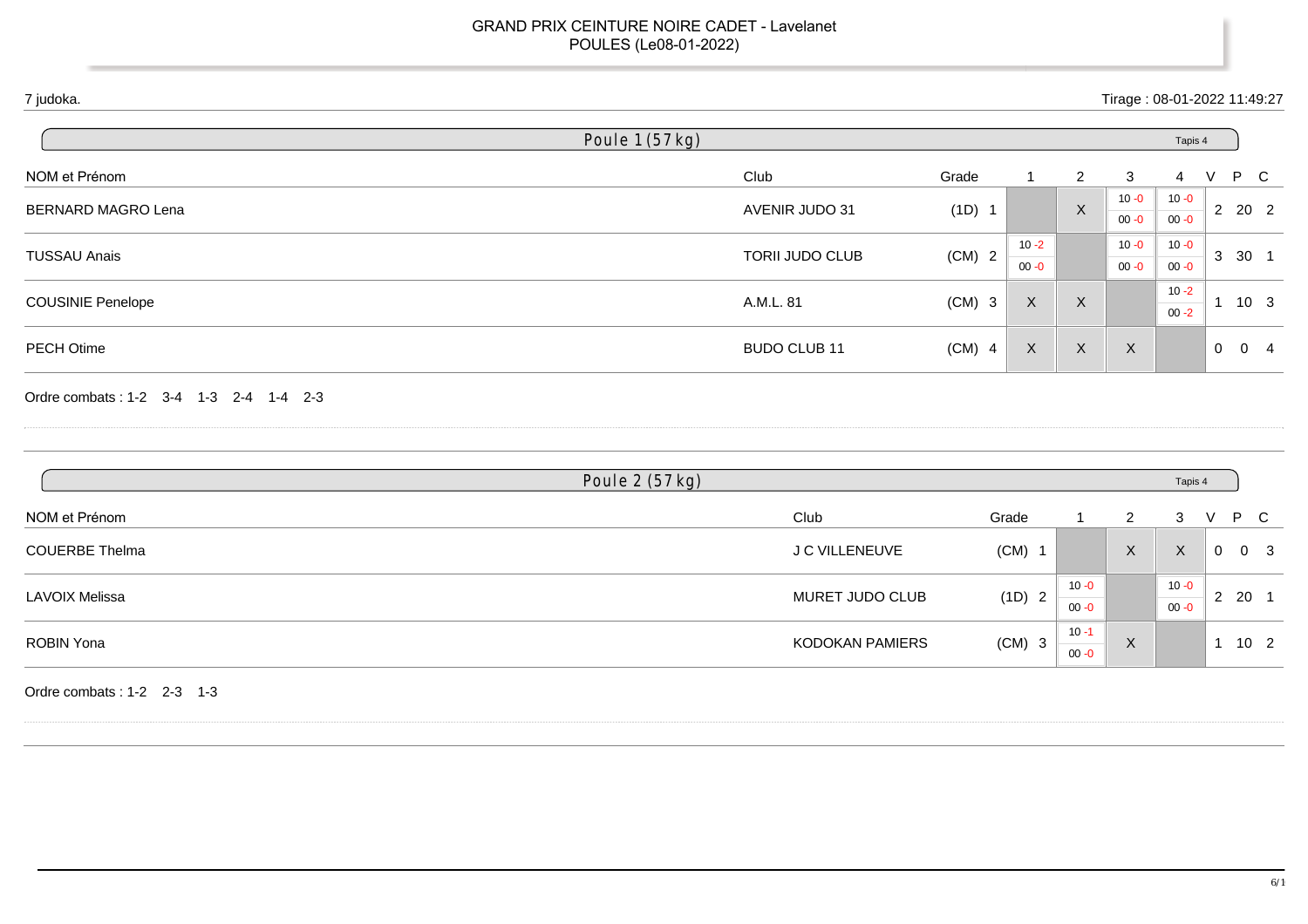

|                     | CLASSEMENT                  |
|---------------------|-----------------------------|
| 1. LAVOIX Melissa   | MURET JUDO CLUB - MP        |
| <b>TUSSAU Anais</b> | <b>TORIL JUDO CLUB - MP</b> |
| 3. ROBIN Yona       | KODOKAN PAMIERS - MP        |
| BERNARD MAGRO Lena  | <b>AVENIR JUDO 31 - MP</b>  |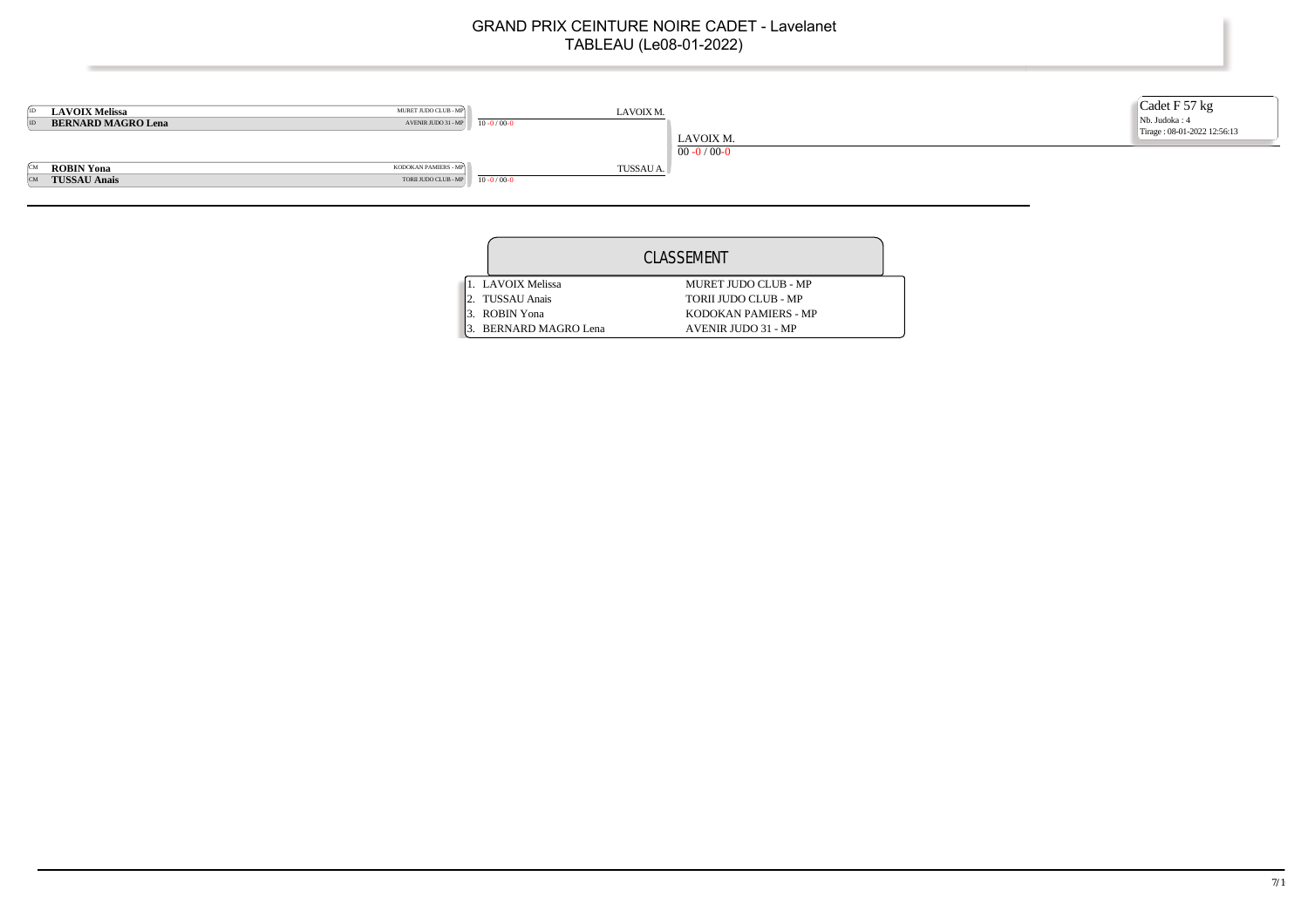|                        | Poule 1 (63 kg)                                                                                                                                                                                                                                                                                                                                                                                  |       |          |                      |          |         |   |  |
|------------------------|--------------------------------------------------------------------------------------------------------------------------------------------------------------------------------------------------------------------------------------------------------------------------------------------------------------------------------------------------------------------------------------------------|-------|----------|----------------------|----------|---------|---|--|
| NOM et Prénom          | Club                                                                                                                                                                                                                                                                                                                                                                                             | Grade |          | $\mathbf{2}^{\circ}$ | 3        | 4       | V |  |
| AITHAMOU Mayssa        |                                                                                                                                                                                                                                                                                                                                                                                                  |       |          | $11 - 0$             | $01 - 0$ |         |   |  |
|                        | P C<br>$\times$<br>$2 \quad 11 \quad 3$<br>STADO JUDO PAM<br>$(CM)$ 1<br>$00 - 1$<br>$00 - 0$<br>$\mathsf X$<br>$\mathsf{X}$<br>$(CM)$ 2<br>X<br><b>JJC BRESSOLS</b><br>$0 \quad 0 \quad 4$<br>$10 - 1$<br>$10 - 0$<br>$\mathsf{X}$<br>$2 \quad 20 \quad 1$<br>(1D) 3<br>J C VILLENEUVE<br>$00 - 0$<br>$00 - 0$<br>$10 - 0$<br>$10 - 0$<br>$(CM)$ 4<br>$\boldsymbol{X}$<br>2 20 2<br>CAHORS JUDO |       |          |                      |          |         |   |  |
| OLIVE Lucie            |                                                                                                                                                                                                                                                                                                                                                                                                  |       |          |                      |          |         |   |  |
|                        |                                                                                                                                                                                                                                                                                                                                                                                                  |       |          |                      |          | Tapis 2 |   |  |
| <b>BRUGNOLI Louann</b> |                                                                                                                                                                                                                                                                                                                                                                                                  |       |          |                      |          |         |   |  |
|                        |                                                                                                                                                                                                                                                                                                                                                                                                  |       |          |                      |          |         |   |  |
|                        |                                                                                                                                                                                                                                                                                                                                                                                                  |       |          |                      |          |         |   |  |
| PLASSE Juliette        |                                                                                                                                                                                                                                                                                                                                                                                                  |       | $00 - 0$ | $00 - 0$             |          |         |   |  |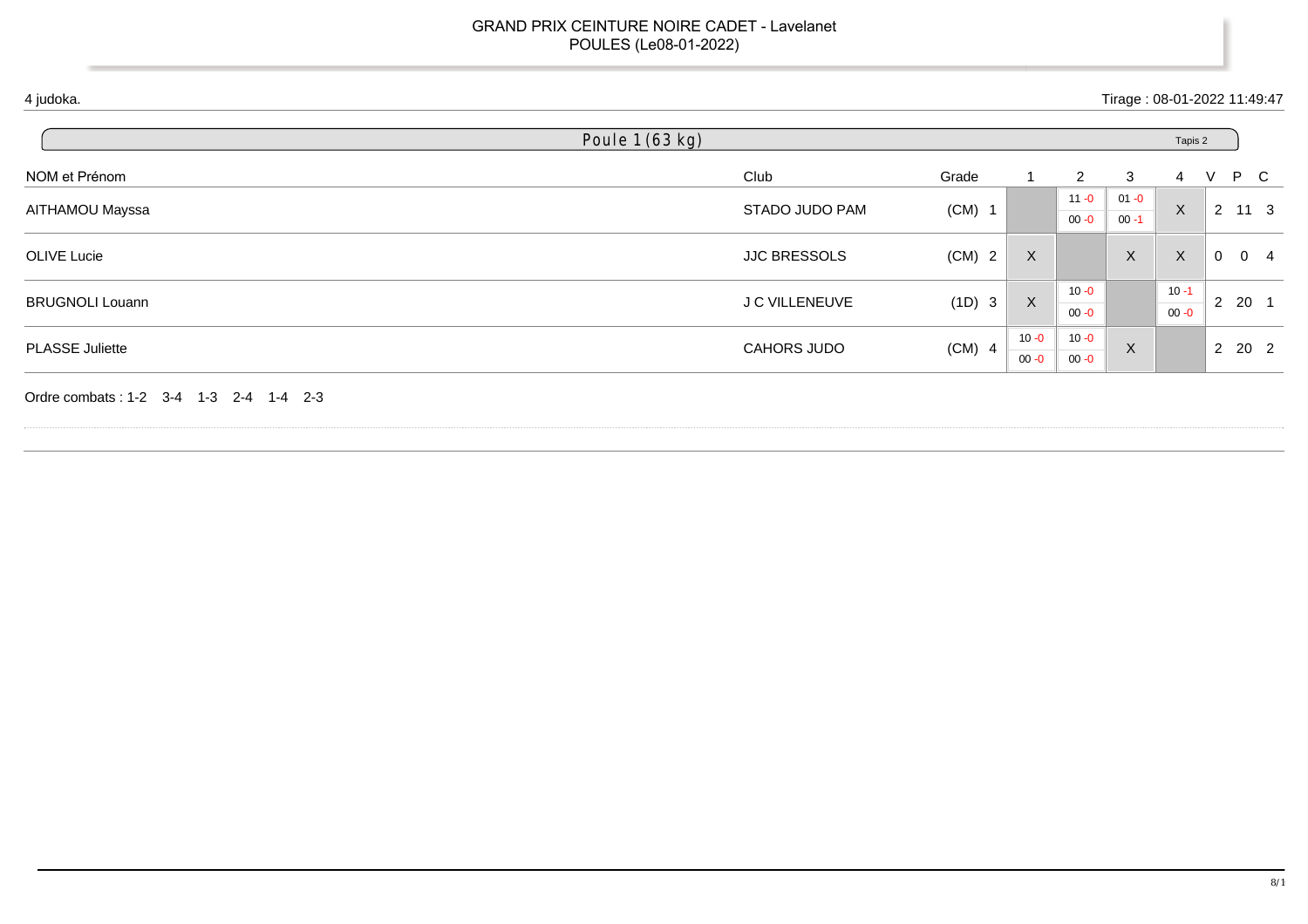| 2 judoka.            |                 |               |          |              | Tirage: 08-01-2022 11:50:07 |            |                 |                |
|----------------------|-----------------|---------------|----------|--------------|-----------------------------|------------|-----------------|----------------|
|                      | Poule 1 (70 kg) |               |          |              | Tapis 4                     |            |                 |                |
| NOM et Prénom        |                 | Club          | Grade    |              | 2                           | $\vee$     | P C             |                |
| <b>BOUARD Amelia</b> |                 | LES OURS JUDO | $(CM)$ 1 |              | $10 - 0$<br>$00 - 0$        |            | 10 <sub>1</sub> |                |
| <b>CHERON Julie</b>  |                 | QUERCY AM     | $(CV)$ 2 | $\mathsf{X}$ |                             | $0\quad 0$ |                 | $\overline{2}$ |
| Ordre combats: 1-2   |                 |               |          |              |                             |            |                 |                |